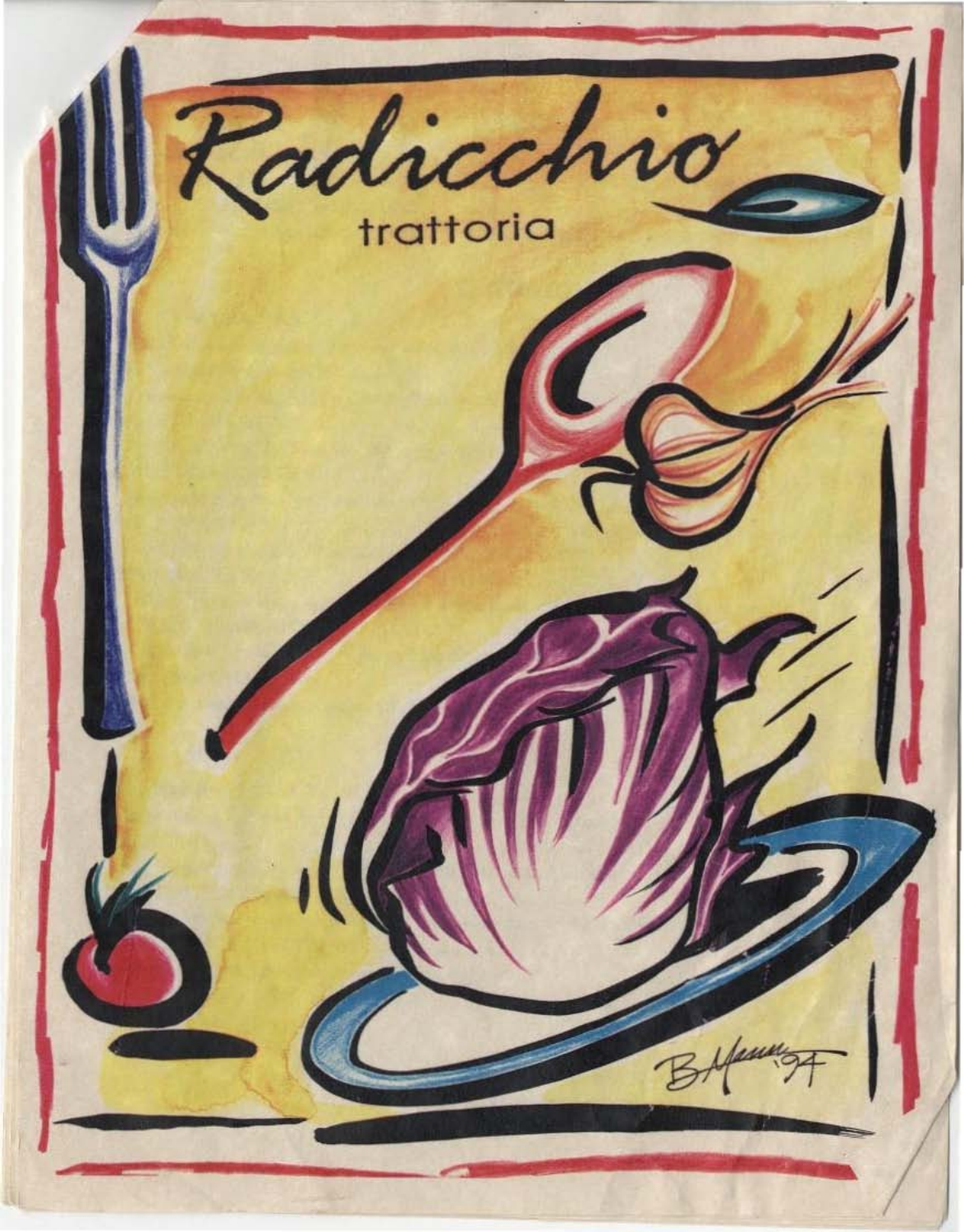### **PASTE**

| Fresh spinach lasagna sheet, layered with a meat ragout, bechamelle sauce and parmesan cheese |  |
|-----------------------------------------------------------------------------------------------|--|
|                                                                                               |  |
| Our own ravioli filled with salmon and ricotta cheese in a lemon cream sauce                  |  |

室

### **SECONDI**

| Griddled sweet Italian sausage, served with Tuscan beans                                         |  |
|--------------------------------------------------------------------------------------------------|--|
|                                                                                                  |  |
| Assortment of roasted and grilled boneless quail, beef rib and sausage, on a bed of soft polenta |  |
|                                                                                                  |  |
| Marinated grilled half chicken with fresh herbs and lemon                                        |  |
|                                                                                                  |  |
| Assortment of roasted seasonal vegetables, herbs and extra virgin olive oil                      |  |
|                                                                                                  |  |
| Our fresh fish selection of the day                                                              |  |
|                                                                                                  |  |
| Grilled peppered veal flank steak served with arugula and shaved parmesan cheese                 |  |
|                                                                                                  |  |
| Grilled New Zealand lamb chops, with garlic and herbs, served with baby artichokes               |  |
|                                                                                                  |  |
| Grilled marinated rib eye steak with thyme and extra virgin olive oil                            |  |

# **DOLCI**

| Assortment of our own baked almonds biscotti, served with sweet vintage Vin Santo |  |
|-----------------------------------------------------------------------------------|--|
|                                                                                   |  |
| Lady fingers, mascarpone cheese, zabaglione, espresso and cocoa.                  |  |
|                                                                                   |  |
| Warm chocolate tarte, served on an orange cream sauce (please allow 10 minutes)   |  |
|                                                                                   |  |
| Imported Italian panettone, served with zabaglione                                |  |
|                                                                                   |  |
| Special dessert of the day                                                        |  |

For the comfort of all please step outside to smoke. Thank you. Sorry, no personal checks.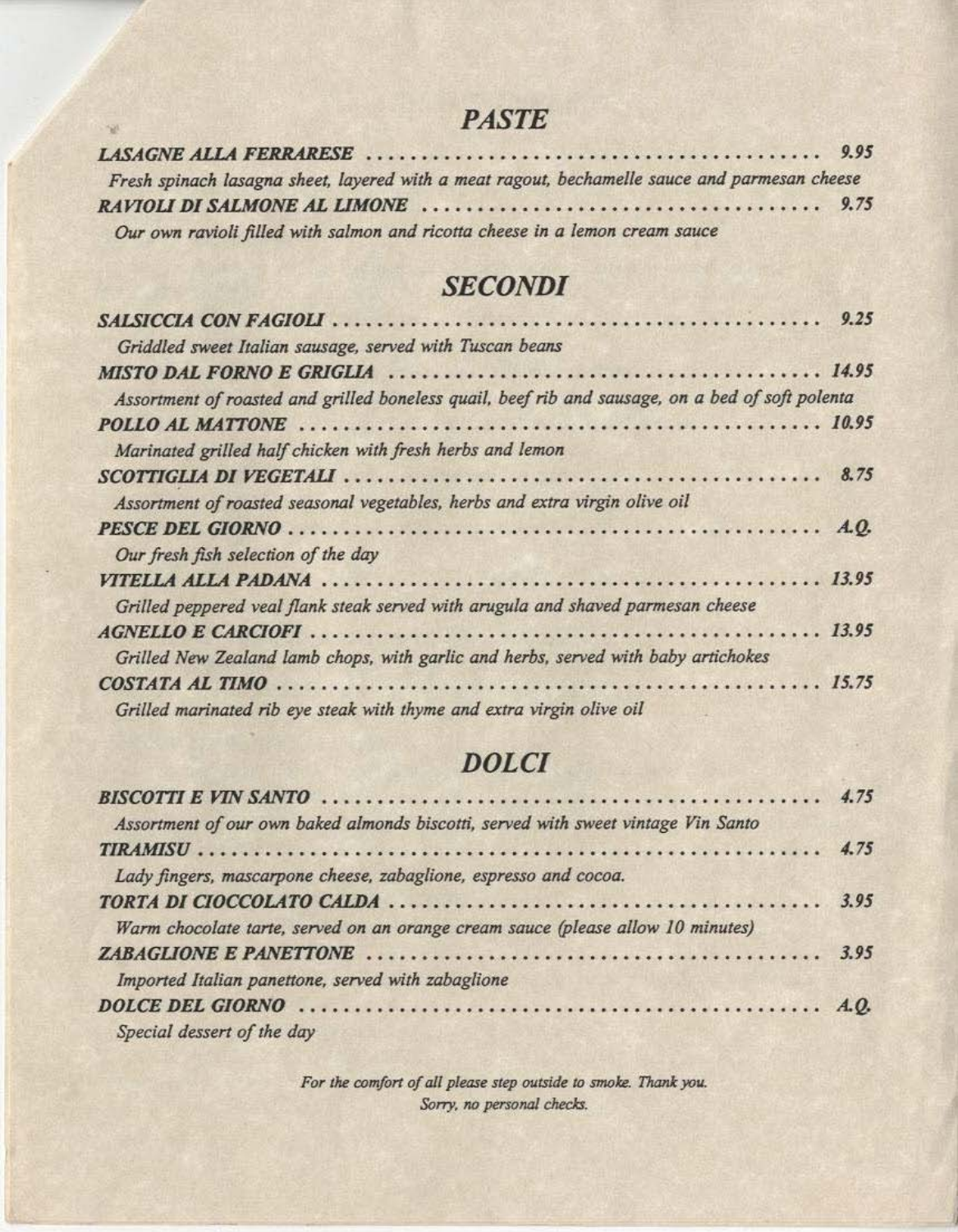# **MENU D'INVERNO**

#### Winter Menu

W.

| Our fresh soup of the day                                                                |      |
|------------------------------------------------------------------------------------------|------|
|                                                                                          |      |
| Endive, radicchio, pears, aged gorgonzola cheese, toasted walnuts in a lemon vinaigrette |      |
|                                                                                          |      |
| Mixed greens served with a balsamic and extra virgin olive oil vinaigrette               |      |
| <b>CLASSICA DI CESARE</b>                                                                |      |
| Romaine lettuce, Parmesan cheese, bread croutons, Ceasar dressing                        |      |
|                                                                                          |      |
| Toasted bread, with fresh diced tomatoes, garlic, basil and a vegetable ragout           |      |
|                                                                                          | 6.75 |
| Grilled radicchio, filled with scallops and wrapped in speck                             |      |
|                                                                                          |      |
| Baked soft polenta with gorgonzola and parmesan cheese                                   |      |

## **PASTE**

| Angel hair pasta with fresh tomatoes, garlic, herbs and extra virgin olive oil              |  |
|---------------------------------------------------------------------------------------------|--|
|                                                                                             |  |
| Spaghetti with a meat, and mushrooms ragout                                                 |  |
|                                                                                             |  |
| Fresh spinach pasta ribbons with wild mushrooms, herbs and parmesan cheese                  |  |
|                                                                                             |  |
| Twisted short noodles, Italian sausage and mushrooms with tomato sauce and parmesan cheese  |  |
|                                                                                             |  |
| Our special creamy risotto of the day                                                       |  |
|                                                                                             |  |
| Bow-tie pasta with radicchio in a delicate dolcetto cheese cream sauce and pinenuts         |  |
|                                                                                             |  |
| Home made black and white tagliolini, rock shrimp and zuccchine in a delicate saffron sauce |  |
|                                                                                             |  |
| Small pasta tubes, fresh artichokes, tomatoes, garlic and herbs                             |  |
|                                                                                             |  |
| Fresh made sundried tomato fettuccine with chicken in a varlic cream squee                  |  |